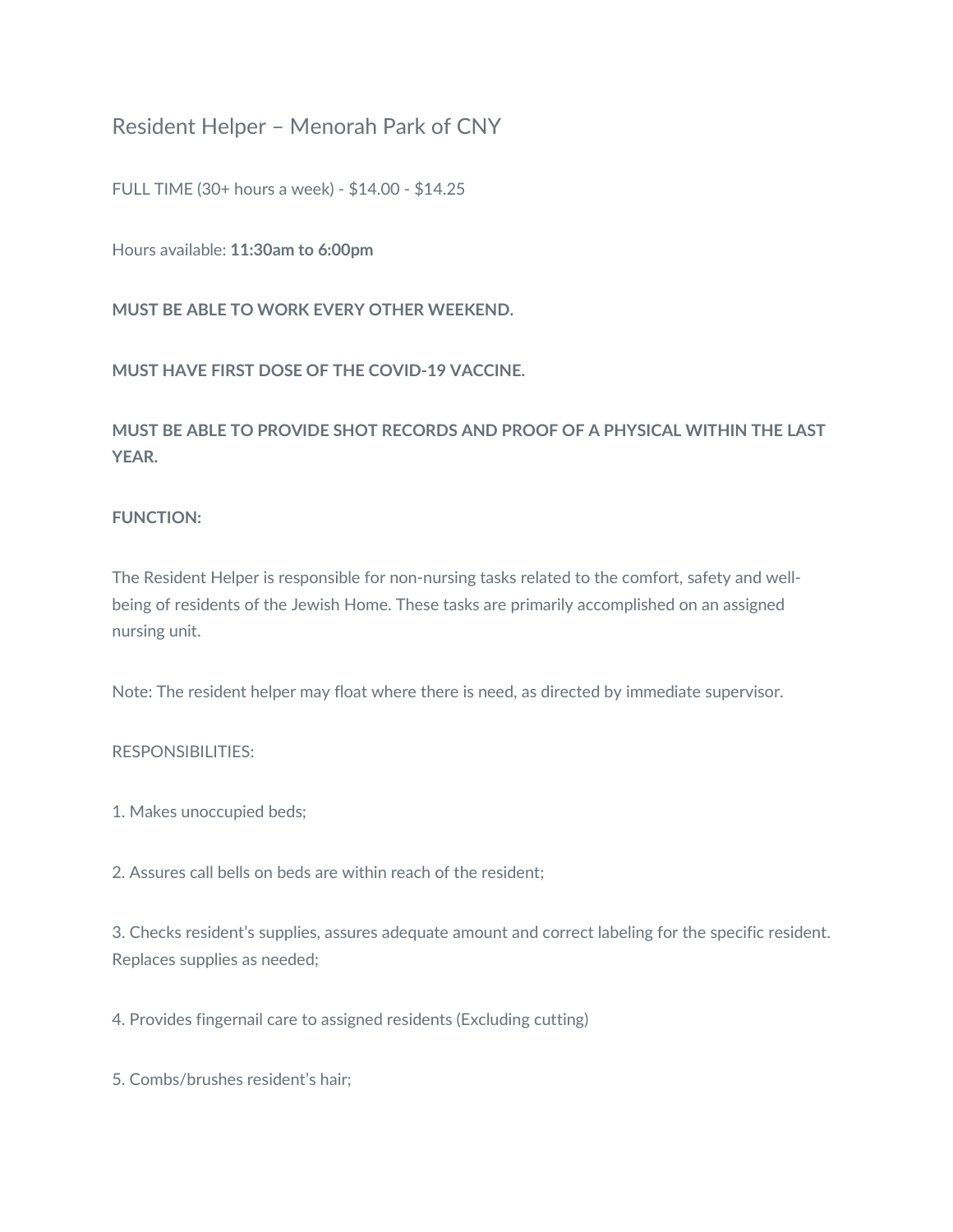6. Assures proper covering of residents when OOB;

7. Transports residents to Therapies, Activities, Beauty Shop and visitations.

8. Transports residents to assigned seating in the dining room. Applies bibs, passes water and assists with tray passing and set up for the resident;

9. Assists with washing of faces, hands and trays after meal is completed;

10. Distributes and records nourishments and extra fluids to assigned residents;

11. Assists in providing in-between meal snacks to identified residents;

12. Makes room rounds to ensure neatness and tidiness;

13. Checks resident's clothing for stains and need for repairs and reports those finding to the Unit Manager;

14. Cleans equipment daily, including: top of treatment cart, tube feeding pump & pole, suction machine, wheelchairs, geri-loungers, geri-chairs, C-tub and chair & shower area daily at the end of the shift;

15. Completes special tasks as assigned on the Unit:

- Cleans nourishment kitchen
- Checks refrigerator for spills & dating of all refrigerated juices

16. Assists with new admissions, transfers and discharges (packing and unpacking resident's clothing and personal items;

17. Other assignments as directed by supervisor;

REQUIREMENTS: